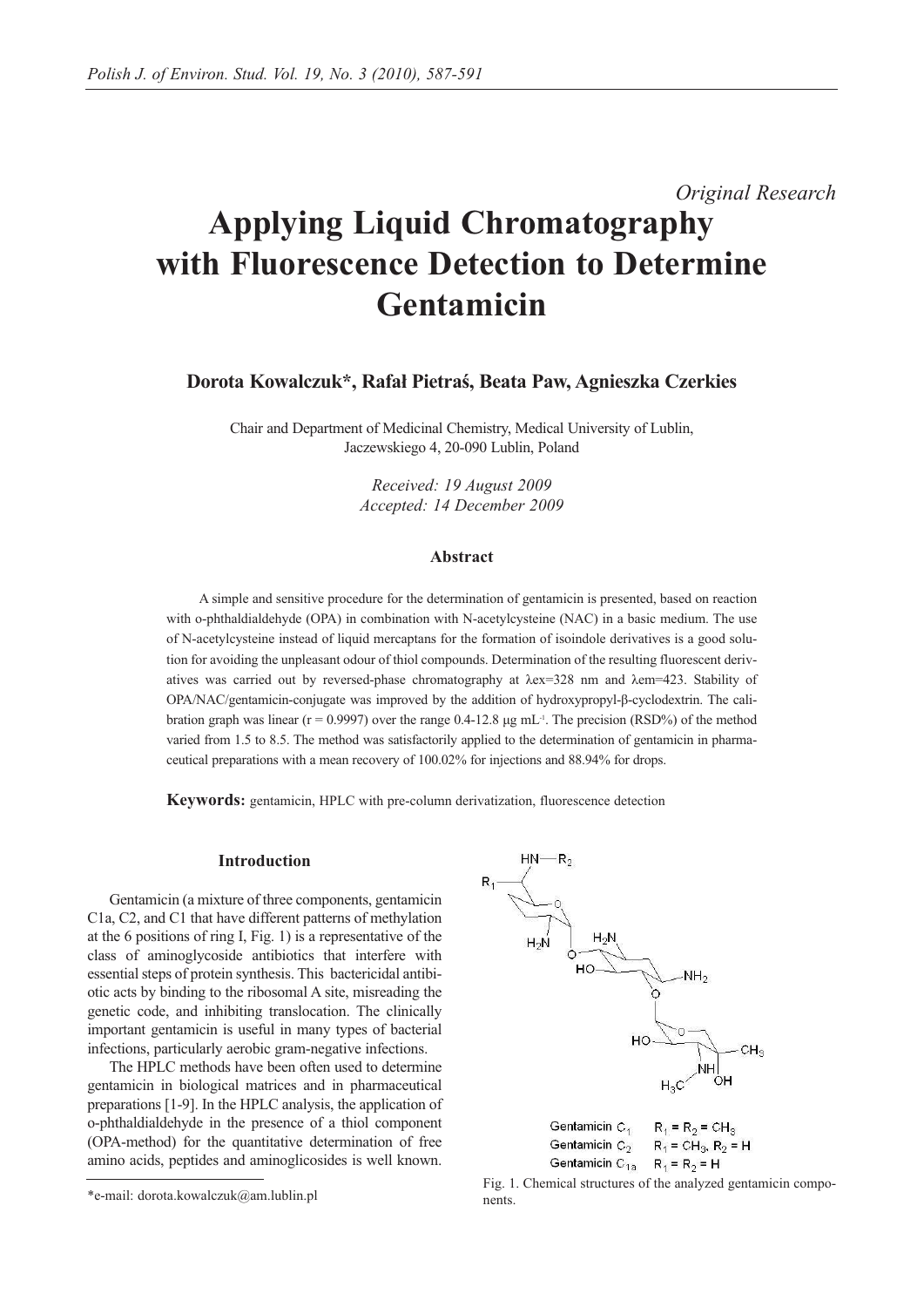The most frequently used thiol compound is mercaptoethanol.

The present paper describes a modified RP-HPLC method with fluorescence detection for analysis of gentamicin in which mercaptoethanol was replaced by N-acetylcysteine (NAC). We recommend the use of hydroxypropylβ-cyclodextrin to improve the stability of OPA/NAC gentamicin derivatives. The proposed method under the selected conditions was applied to determine gentamicin in the pure substance and pharmaceutical preparations.

## **Experimental**

#### Chromatographic Conditions

The HPLC system (Waters, USA) comprised a 2475 fluorescent Detector, Model 515 isocratic pump, a Rheodyne valve with a 20-μL loop. Millenium software was used for collected data. Chromatographic analysis was performed on a Nova-Pak® RP-C18 (150 mm x 3.9 mm, 5 μm particle size) column from Waters. A mixture of methanol, glacial acetic acid, and aqueous solution of sodium hexanesulphonate at a concentration of 0.02 mol L-1 (65:3:32, v/v) was applied as mobile phase at a flow-rate of 1.0 mL min-1. Measurements were made at λex=328 nm and λem=423 nm.

## Chemical and Reagents

Gentamicin sulphate,  $C_{21}H_{43}N_5O_7$ :2.5  $H_2SO_4$  (Genta) pure substance and *o*-phthaldialdehyde (OPA) were products acquired from Fluka (Steinheim, Germany). N-acetylcysteine (NAC) and hydroxypropyl-β-cyclodextrin (HP-β-CD) were purchased from Sigma (St. Louis, USA). Sodium hexanesulphonate and methanol (both for chromatography) were purchased from Merck (Darmstadt, Germany). All other chemicals (boric acid, sodium hydroxide, glacial acetic acid, ethanol 95º) were obtained from POCh (Gliwice, Poland). The gentamicin injection contained 10 mg gentamicin base per 1 mL and gentamicin ophthalmic drops contained 3 mg gentamicin base per 1 mL. *Phthalaldehyde reagent* was freshly prepared by dissolving 20 mg of OPA in 1.0 mL of methanol, adding 1.0 mL of 10% solution of NAC, and diluting to 10 mL with 0.2 mol L-1 solution of borate buffer, pH 10. *Borate buffer* was obtained by adjusting the pH of 0.2 M solution of boric acid to 10.0 with 40% sodium hydroxide. *10% solution of NAC* was prepared by dissolving 10 g of NAC substance in 100 mL of redistilled water. *2.5 mM solution of HP-β-CD* was prepared by dissolving 0.345 g of HP-β-CD substance in 100 mL of ethanol 95º.

#### Preparation of Calibration Solutions

The stock solution of genta at a concentration of 1.0 mg mL-1 was prepared by dissolving 5 mg of the substance to be examined (calculated with reference to gentamicin base) in 5.0 mL of water. A 2.0 mL aliquot of this solution was transferred into a 10 mL volumetric flask and diluted to the mark with the same solvent  $(0.2 \text{ mg mL}^{-1})$ . Calibration solutions at concentrations of 2, 4, 8, 16, 32, and 64  $\mu$ g mL<sup>-1</sup> were prepared by appropriately diluting the diluted stock solution of genta to 10 mL with water and subjected to derivatization procedure.

### Preparation of Samples

A 0.1 mL aliquot of gentamicin injection equivalent to 1.0 mg of genta was introduced into a 50 mL volumetric flask and diluted to the mark with water (20  $\mu$ g mL<sup>-1</sup>). A 0.1 mL aliquot of gentamicin ophthalmic drops equivalent to 0.3 mg of genta was transferred into a 10 mL volumetric flask and complied to the mark with water (30  $\mu$ g mL<sup>-1</sup>).

Derivatization procedure: The calibration solutions (0.1 mL, corresponding to 0.2, 0.4, 0.8, 1.6, 3.2, and 6.4 μg of genta) and injection samples (0.1 mL, corresponding to 2.0 μg of genta) or ophthalmic drops samples (0.1 mL, corresponding to 3.0 μg of genta) were transferred separately into series of the glass test-tube. To each test tube a 0.1 aliquot of phthalaldehyde reagent and 0.3 mL aliquot of 2.5 mM solution of HP-β-CD were added. Resulting mixtures were heated in a water-bath at 50ºC for 20 min. After cooling they were subjected to HPLC analysis at λex=328 nm and λem=423 nm.

#### **Results and Discussion**

Gentamicin, an aminoglycoside antibiotic, does not absorb UV light in its native form (it is a weak chromophore). Therefore, gentamicin was chemically modified (pre-column derivatization) and the obtained fluorescent product was detected at much higher sensitivity by using the high performance liquid chromatographic method with fluorescence detector. Gentamicin reacts with essentially nonfluorescent o-phthaldialdehyde (OPA) in the presence of an excess of N-acetylcysteine as a thiol compound (nucleophile) to yield a fluorescent isoindole. The use of Nacetylcysteine is a satisfactory alternative to other mercaptans characterized by an unpleasant odour.

In order to choose the analytical conditions, different concentration of derivatization reagents were investigated. On the basis of the results, the borate buffer pH 10 at concentration of 0.2 M (Fig. 2A), N-acetylcysteine at concentration of 10% (Fig. 2B), and the mole ratio of genta/OPA  $= 1:64$  (Fig. 2C) were selected. The obtained data proved that a significant excess of OPA reagent is necessary for performing the derivatization process. Further tests permitted us to evaluate the most profitable conditions for obtaining the stable fluorescent product. On the basis of the results, heating in the water at 50ºC for 20 min was selected (Figs. 3A and 3B). The addition of HP-β-CD resulted in improved stability of the OPA/NAC derivatives of genta. The concentrations of HP-β-CD in the considered range from 0.25 to 40 mM do not influence significantly on the fluorescence response. In order to evaluate the stability of genta derivatives, the UV and fluorescence responses of the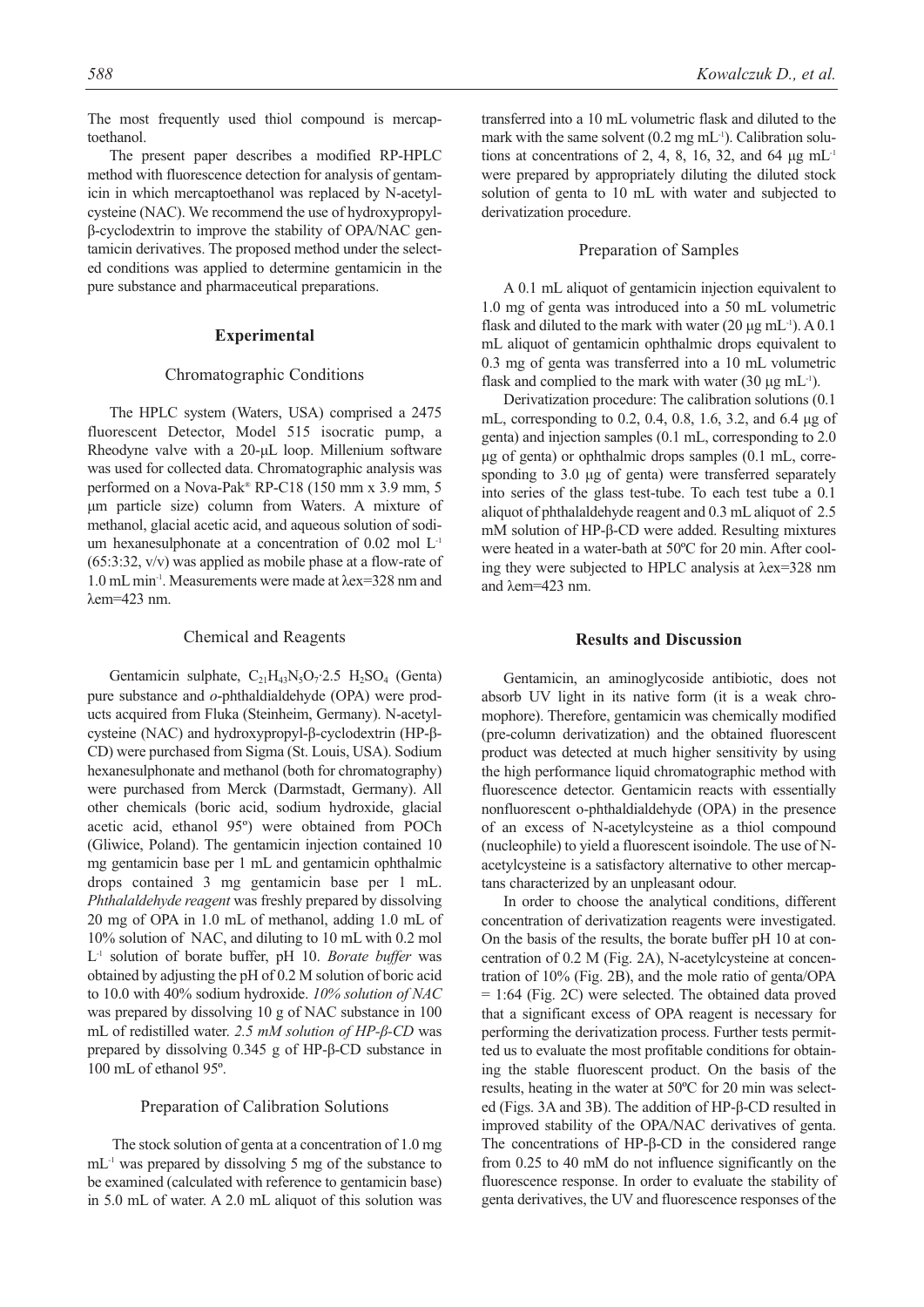genta sample at the genta concentration of 10  $\mu$ g mL<sup>-1</sup> in a function of the time were measured. The genta derivatives stored at room temperature were stable for 12 h. Under applied conditions, gentamicin was eluated as three big baseline separated peaks at the retention times (±RSD) of 6.81 min  $\pm$  1.53%, 11.68 min  $\pm$  1.80%, and 14.05 min  $\pm$ 2.04%, which were labeled as G1, G2, G3 (Fig. 4). The intensity of the fluorescent products was directly proportional to the concentration of gentamicin at the excitation wavelength of  $\lambda = 328$  nm and the emission wavelength of  $\lambda$  = 423 nm.

To evaluate specificity, a chromatogram of the blank sample was used. No interferences in the range of the retention times of gentamicin components were observed.

A linearity study was made by preparing six calibration samples covering the concentration range of 0.4-12.8  $\mu$ g mL-1. An assay was repeated five times and each sample was injected in duplicate. Calibration graphs were constructed by plotting the peak area versus the sample concentration. The used Mandel fitting test indicated the linearity of the method.

The limit of detection (LD) was evaluated by analysis of a series of samples containing decreasing concentrations of the drug below the lowest limit of the calibration range. LD values were found to be  $1.0$  ng mL<sup>-1</sup> (G1) and 2.5 ng mL-1 (G2, G3). The limits of quantification calculated as three times the corresponding LD were  $3.0 \text{ ng } mL^{-1}$  (G1) and 7.5 ng mL $^{-1}$  (G2, G3).



Fig. 2. Effect of the borate buffer concentration at pH 10 (A), N-acetylcysteine concentration (B), and the mole ratio of gentamicin (Genta) to *o*-phthaldialdehyde (OPA) (C) on the derivatization reaction.

Precision of the method was studied by the repeated analysis of three standard solutions at three concentration levels of 1.2, 4.0, and 8.0 µg/ml using precisely the same equipment and analytical procedure. The RSD values varied in the range 7.2-8.5%, 1.5-5.0%, and 2.1-4.5% at the low, medium and high concentration levels, respectively.



Fig. 3. Effect of temperature (A) and heating time (B) on the derivatization reaction.



Fig. 4. Typical chromatogram of the analyzed gentamicin components labeled as G1, G2, G3.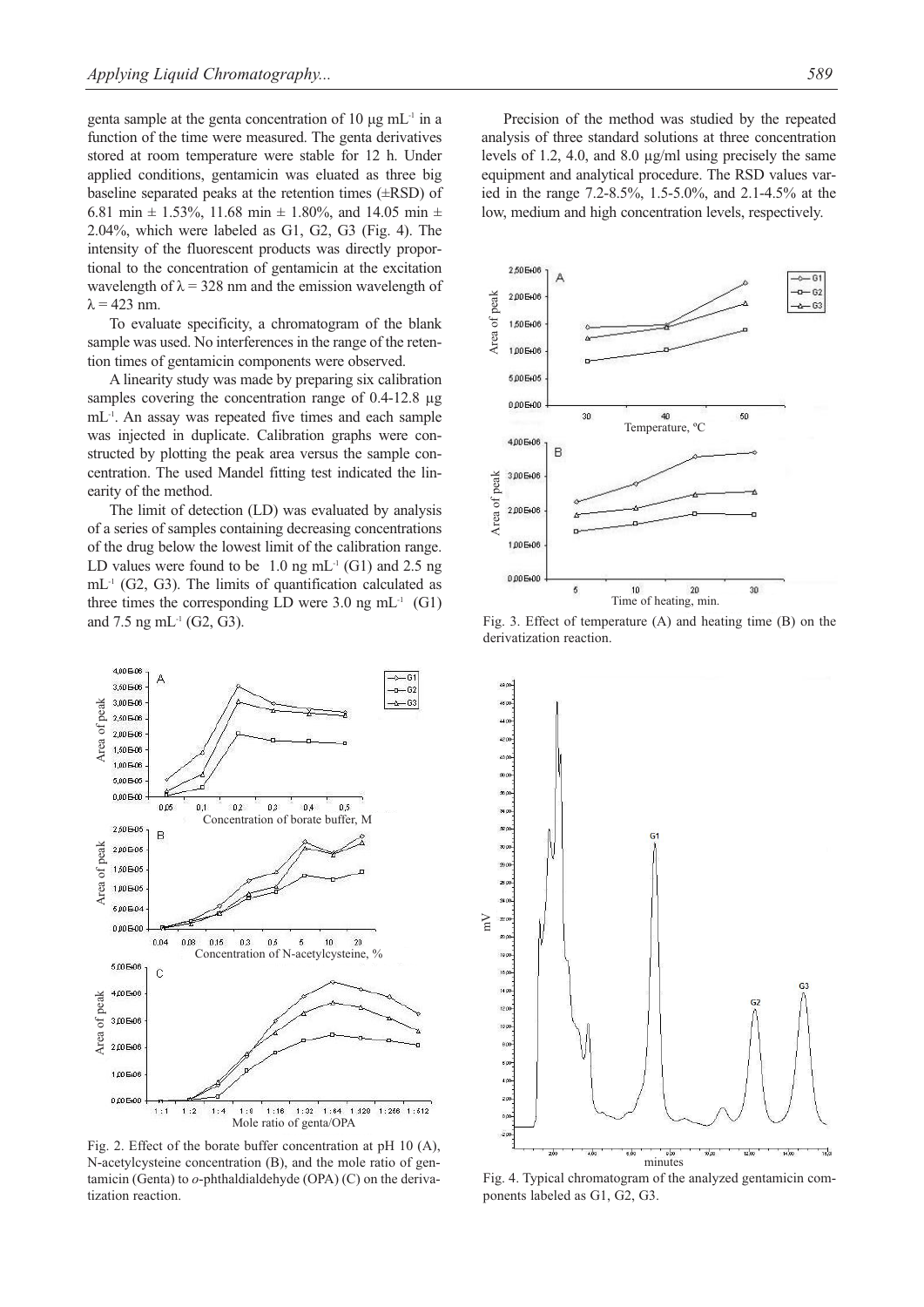|                                                           | G1                            | G <sub>2</sub>             | G <sub>3</sub>              | $\Sigma$ G1,G2,G3           |
|-----------------------------------------------------------|-------------------------------|----------------------------|-----------------------------|-----------------------------|
| Calibration solutions                                     |                               |                            |                             |                             |
| Regression equation                                       | $y = 149475.5x$<br>$-33417.1$ | $y=89567.3x$<br>$-11676.7$ | $y=125982.2x$<br>$-24126.5$ | $y=365025.0x$<br>$-69220.2$ |
| Correlation coefficient                                   | 0.9997                        | 0.9997                     | 0.9996                      | 0.9997                      |
| Mandel fitting test<br>$(n = 18, F_{99\% (1,15)} = 8.68)$ | $TV = 1.87$                   | $TV = 1.09$                | $TV = 1.61$                 | $TV = 1.66$                 |
| Gentamicin injections (10 mg/ml, $n = 8$ )                |                               |                            |                             |                             |
| Amount found, mg/ml                                       | 9.6062                        | 9.3792                     | 10.9152                     | 10.0023                     |
| Standard deviation                                        | 0.5500                        | 0.5117                     | 0.5767                      | 0.4937                      |
| Variance                                                  | 0.3025                        | 0.2619                     | 0.3326                      | 0.2437                      |
| Relative standard deviation $(\%)$                        | 5.73                          | 5.46                       | 5.28                        | 4.94                        |
| 95% confidence interval                                   | 0.4599                        | 0.4279                     | 0.4822                      | 0.4128                      |
| Relative error $(\% )$                                    | $-3.94$                       | $-6.21$                    | 9.15                        | 0.02                        |
| Gentamicin drops (3 mg/ml, $n = 6$ ),                     |                               |                            |                             |                             |
| Amount found, mg/ml                                       | 2.4853                        | 2.6288                     | 2.9134                      | 2.6682                      |
| Standard deviation                                        | 0.2440                        | 0.3464                     | 0.3388                      | 0.2970                      |
| Variance                                                  | 0.0595                        | 0.1200                     | 0.1148                      | 0.0882                      |
| Relative standard deviation (%)                           | 9.82                          | 13.18                      | 11.63                       | 11.13                       |
| 95% confidence interval                                   | 0.2560                        | 0.3635                     | 0.3555                      | 0.3117                      |
| Relative error $(\% )$                                    | $-17.16$                      | $-12.37$                   | $-2.89$                     | $-11.06$                    |

Table 1. Results obtained from the determination of gentamicin components G1, G2, G3 and their sum (ΣG1,G2,G3) in calibration solutions (evaluation of linearity) and in pharmaceutical preparations using the HPLC method.

TV – the tested value.

The elaborated HPLC method was applied for the determination of gentamicin in the pharmaceutical preparations such as gentamicin injections and gentamicin drops. The drug content in 1 ml of preparation was found to be 10.0023 mg  $\pm$  4.94% (*RSD*) for gentamicin injections, and 2.6682  $mg \pm 11.13\%$  (*RSD*) for gentamic n drops.

The accuracy of this method was confirmed after application of Student's *t*-test. There was not significant difference between the mean recovery of the total content of gentamicin (injections: 100.02%; drops: 88.94%) and 100% (injections:  $TV = 0.0044 < t_{95\%} = 2.37$ ,  $n = 8$ ; drops:  $TV =$  $1.03 < t_{95\%} = 2.57$ ,  $n = 6$ ). The obtained results for the calibration method and for analysis of gentamicin in the pharmaceutical formulations are summarized in Table 1.

## **Conclusion**

The developed HPLC-pre column derivatization method with fluorescence detection is simple in performance, selective, accurate, precise, and can be recommended for the quality control of gentamicin commercial formulations. This method can be also be extended to the determination of other aminoglycoside antibiotics.

## **References**

- 1. AL-AMOUD A., CLARK B., CHRYSTYN H. Determination of gentamicin in urine samples after inhalation by reversed-phase high-performance liquid chromatography using pre-column derivatisation with o-phthalaldehyde. J Chromatogr B Analyt Technol Biomed Life Sci. **769**, 89, **2002**.
- 2. ARCELLONI C., COMUZZI B., VAIANI R., PARONI R. Quantification of gentamicin in Mueller-Hinton agar by high-performance liquid chromatography. J Chromatogr B Biomed Sci Appl. **753**, 151, **2001**.
- 3. FERNÁNDEZ-RAMOS J., GARCÍA-CAMPAÑA A., ALÉS-BARRERO F., BOSQUE-SENDRA, J. Determination of gentamicin in pharmaceutical formulations using peroxy oxalate chemiluminescent detection in flow-injection analysis. Talanta. **69**, 763, **2006**.
- 4. KIM B., LEE S., LEE H., OK J. Reversed-phase liquid chromatographic method for the analysis of aminoglycoside antibiotics using pre-column derivatization with phenylisocyanate. Biomed Chromatogr. **17**, 396, **2003**.
- 5. LECÁROZ C., CAMPANERO M., GAMAZO C., BLAN-CO-PRIETO M. Determination of gentamicin in different matrices by a new sensitive high-performance liquid chromatography-mass spectrometric method. J Antimicrob Chemother. **58**, 557, **2006**.